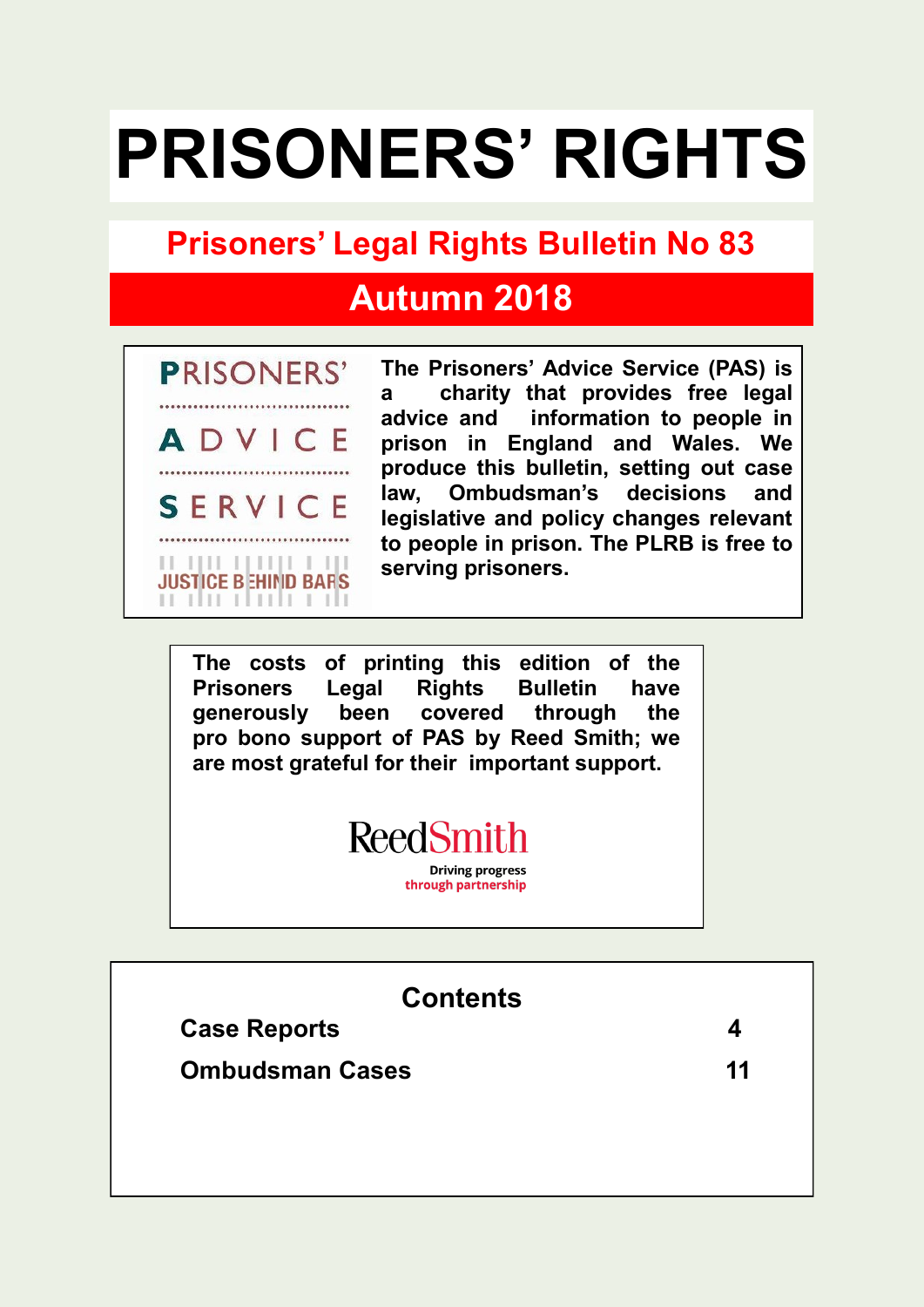# **CASE REPORTS**

## **CATEGORY A**

## **R (Steele) v Secretary of State for Justice [2018] EWHC 1072 (Admin)**

This case concerned a claim by Mr Steele, a serving prisoner, that the Secretary of State for Justice acted unlawfully by failing to hold an oral hearing as part of a review of his Category A status.

#### **Background**

In 1998, Mr Steele was convicted of three counts of murder and conspiracy to import cannabis and was sentenced to life imprisonment with a tariff of 23 years. Throughout his incarceration, he has been detained in Category A conditions.

In May 2017, a Local Advisory Panel (LAP) met to consider Mr Steele's security category and recommended that he be downgraded to Category B. The reasons given for this recommendation were Mr Steele's positive engagement with staff throughout his imprisonment and his age and maturity. The LAP did note, however, that he had declined to participate in any offending behaviour programmes because of his maintenance of innocence.

In June 2017, the Director of Long Term and High Security Prisons Group (completed a review of Mr Steele's security category and, having taken into account the LAP recommendation, decided that there were no grounds for holding an oral hearing and that Mr Steele should remain Category A. The Director, following paragraph 4.2 of PSI 08/2013, concluded that there was insufficient evidence that Mr Steele's risk of reoffending if unlawfully at large had significantly reduced and he should not, therefore, be downgraded to Category B.

#### The Case

The case considered Mr Steele's challenge to the Director's decision not to hold an oral hearing as part of the categorisation review. The claimant argued that the Director did not fairly or properly apply the guidance set out in paragraphs 4.6 and 4.7 of PSI 08/2013 and that his case warranted an oral hearing for the following reasons:

- there was a factual dispute with regards to the claimant's willingness and ability to attend offending behaviour courses;
- there was a significant dispute in respect of expert opinion;
- his case involved a significant length of time as he had been a Category A prisoner for over 20 years; and
- his case had reached an impasse.

HHJ Gosnell dismissed the argument that there was a factual dispute in relation to the claimant's willingness to engage with offending behaviour programmes because it was a matter of assessment, not fact.

The judge also found that the disagreement between the LAP and the Director did not amount to a dispute between experts and as such, it was not a factor the Director was required to consider when determining the necessity for an oral hearing.

In relation to the length of time the claimant had spent in Category A conditions, the judge observed that the Director had misinterpreted PSI 08/2013. However, even though the Director was wrong in his assessment that, in addition to the length of time served, there must be a further compelling reason to hold an oral hearing, the judge was of the opinion that holding an oral hearing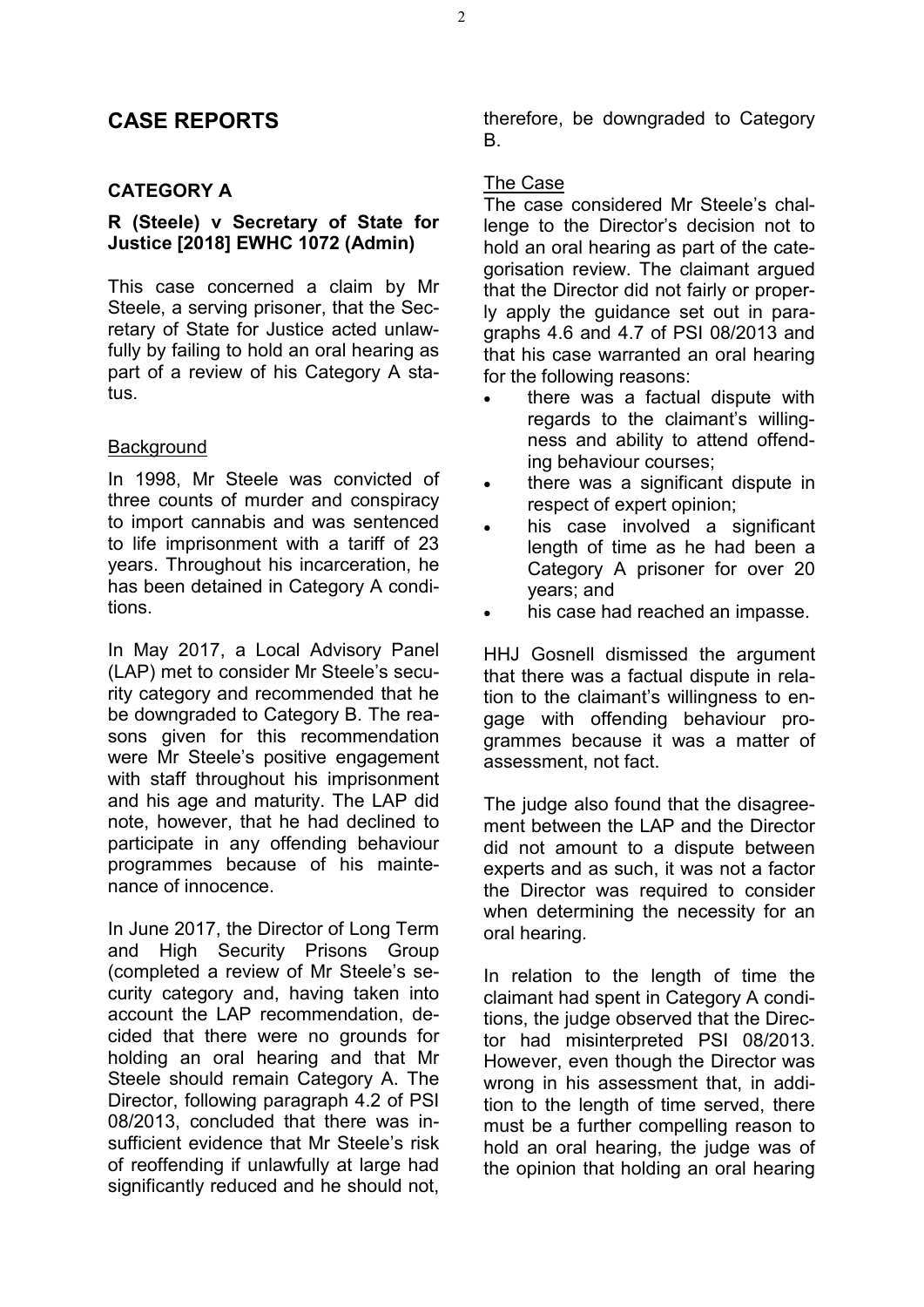to examine the length of time served was unlikely to add anything to the decision-making process.

Finally, the judge observed that, as is common in cases where prisoners cannot participate in offender behaviour programmes whilst maintaining their innocence, there was an obvious impasse in the claimant's case. There was, however, no need to convene an oral hearing in relation to the impasse because, as set out in the PSI, an oral hearing serves to understand the reasons for and potential solutions to the impasse. In relation to the impasse, there was no need for the Director to hold an oral hearing because possible solutions had previously been suggested to the claimant and he had chosen not to pursue them.

**HELD:** The Director of Long Term and High Security Prisons Group was not wrong to refuse a Category A prisoner an oral hearing during the course of his review. The claim was dismissed.

#### **IMMIGRATION DETAINEES IN PRIS-ON**

#### **R (on the application of Muhammad Rehman) v (1) Secretary of State for Justice and (2) Secretary of State for the Home Department (24 July 2018)**

The claimant issued a claim for judicial review following his detention in prison under immigration powers. The claimant had been detained in prison and repeatedly disclosed to the medical staff in prison that he was a victim of torture. These disclosures were neither investigated nor reported to the Secretary of State for the Home Department (SSHD) who was responsible for authorising and managing the claimant's detention.

The case raises an issue of wide importance, that being that potentially vulnerable immigration detainees who are detained in prisons are not provided with the same protections that would lead to their identification and release as those detained in Immigration Removal Centres (IRCs). It further highlights the gap that exists between the detention of vulnerable people (such as victims of torture or those suffering from mental ill-health) detained under immigration legislation within the prison system and the scheme that governs those detained in IRCs.

Under Rules 34 and 35 of the Detention Centre Rules 2001, which are applied by IRCs, there is a mechanism in place to identify those who are not suitable for detention by giving such detainees a prompt physical and mental examination. This enables the medical staff to report any detainees whose health is likely to be negatively affected by continued detention to the SSHD. The SSHD must then assess the report within two working days to determine whether continued detention remains appropriate for that detainee. The SSHD policy document sets out that the purpose of Rule 35 is '*to ensure that particularly vulnerable detainees are brought to the attention of those with direct responsibility for authorising, maintaining and reviewing detention'.*

However, the Detention Centre Rules 2001 do not apply to immigration detainees held within the prison system. These detainees are instead subject to different rules (the Prison Rules 1999, Prison Service Instructions and Prison Service Orders), which offer no equivalent safeguards. Since the prison estate is accountable to the Secretary of State for Justice and not the SSHD, there is no obligation on medical staff to report torture or health concerns to the SSHD, despite the fact that the SSHD are di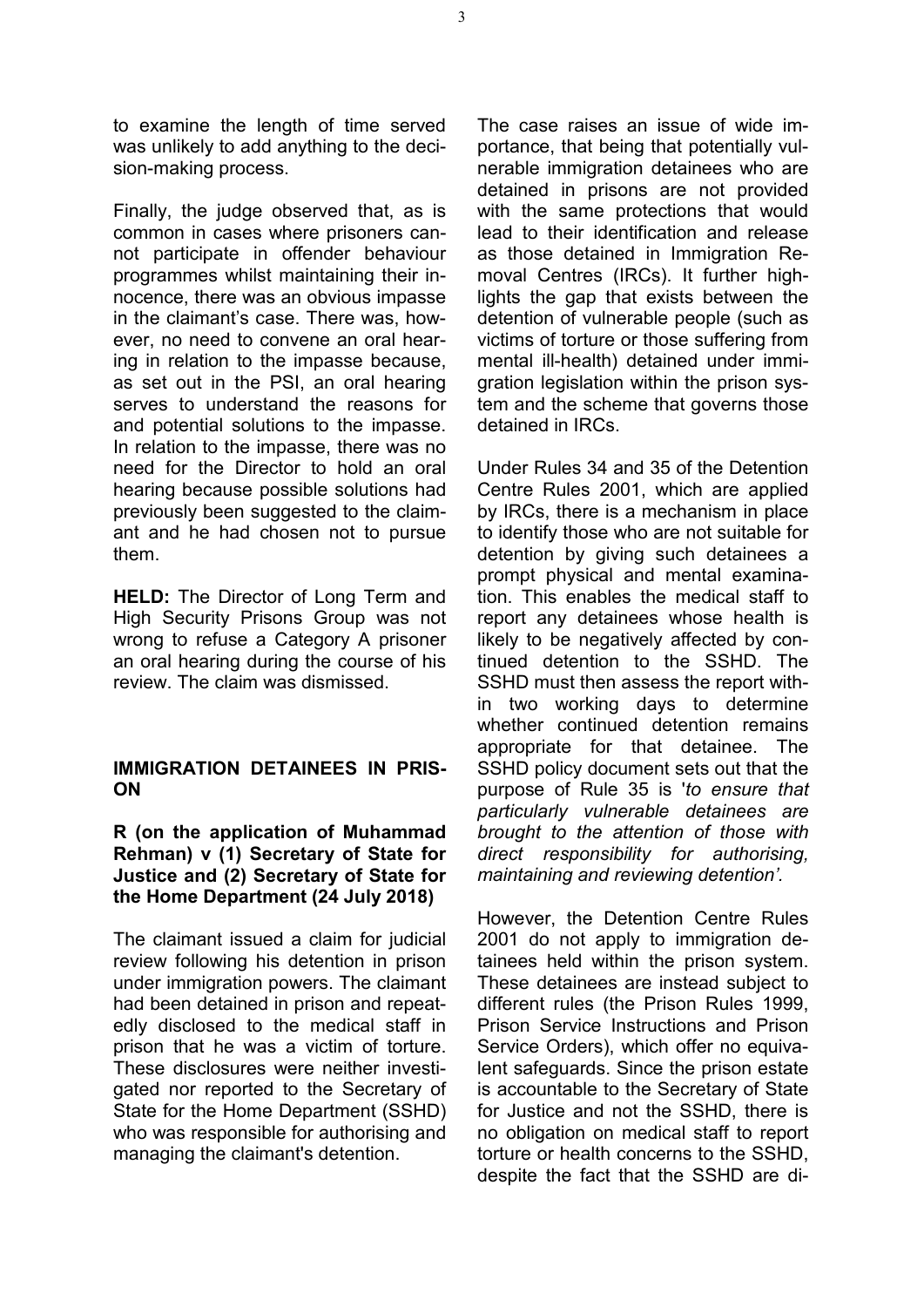rectly responsible for a detention of an individual in the prison system. The effect of this inconsistency between the rules for those detained in IRCs and those in the prison system means that detainees in prison who would be examined and found to be unsuitable for detention owing to their experiences of torture and/or their deteriorating mental or physical health if they were in an IRC are instead often left in detention for excessive periods of time due to the fact that the SSHD is unaware of their vulnerabilities.

The judicial review brought by the claimant submitted to the High Court that:

- there is fundamental unfairness/ unreasonableness in the failure to apply the same rules to those detained in prisons as compared to those detained in IRCs;
- it is unlawful discrimination in breach of Article 14 of the European Convention on Human Rights; and
- It is an unlawful breach of the Equality Act 2010.

As at the end of March 2018, Home Office statistics showed that there were 358 immigration detainees held in prison. Consequently, it is considered that the implications of this challenge are of great importance since it would affect such a significant number of people in detention.

#### **REMOVAL FROM ASSOCIATION (North of Ireland)**

# **Brockwell's (Derek) Application [2017] NIQB 53 (01 June 2017) [2017] NIQB 53 – Northern Ireland**

Derek Brockwell was imprisoned following a significant record of criminal activities, often violent. Mr Brockwell was held under a regime provided for under Rule 32 of the Northern Ireland Prison Rules, which deals with Removal from Association.

Under a Rule 32 regime Mr Brockwell was subject to restriction of association. In practice, Mr Brockwell was housed in a secure unit in the prison with a number of individual cells. The unit is manned 24 hours a day and 7 days per week. The prisoner is permitted one hour's exercise per day and otherwise remains in the cell for 23 hours per day. Meals are taken in the cell, which is where sanitary facilities are provided. Domestic visits must take place in closed conditions, including a glass screen.

Mr Brockwell had remained under the Rule 32 regime for at least 8 months, following a number of extensions after an initial 72-hour period.

Mr Brockwell challenged the Rule 32 regime. Among other complaints, it was alleged that procedurally the Rule 32 regime had been applied without sufficient explanation being provided to Mr Brockwell, including as to how he could exit the regime, and substantively that the regime was not necessary for the purposes for which it is permitted.

HELD: the prison authorities had not validly applied the Rule 32 regime and it should be halted. This did not however prohibit the prison from reconsidering using the Rule 32 regime again, provided the correct procedures were followed.

Under the law, Rule 32 regimes should be imposed where it is 'necessary for the maintenance of good order or discipline, or to ensure the safety of officers, prisoners or any other person or in his own interests that the association permitted to a prisoner should be restrict-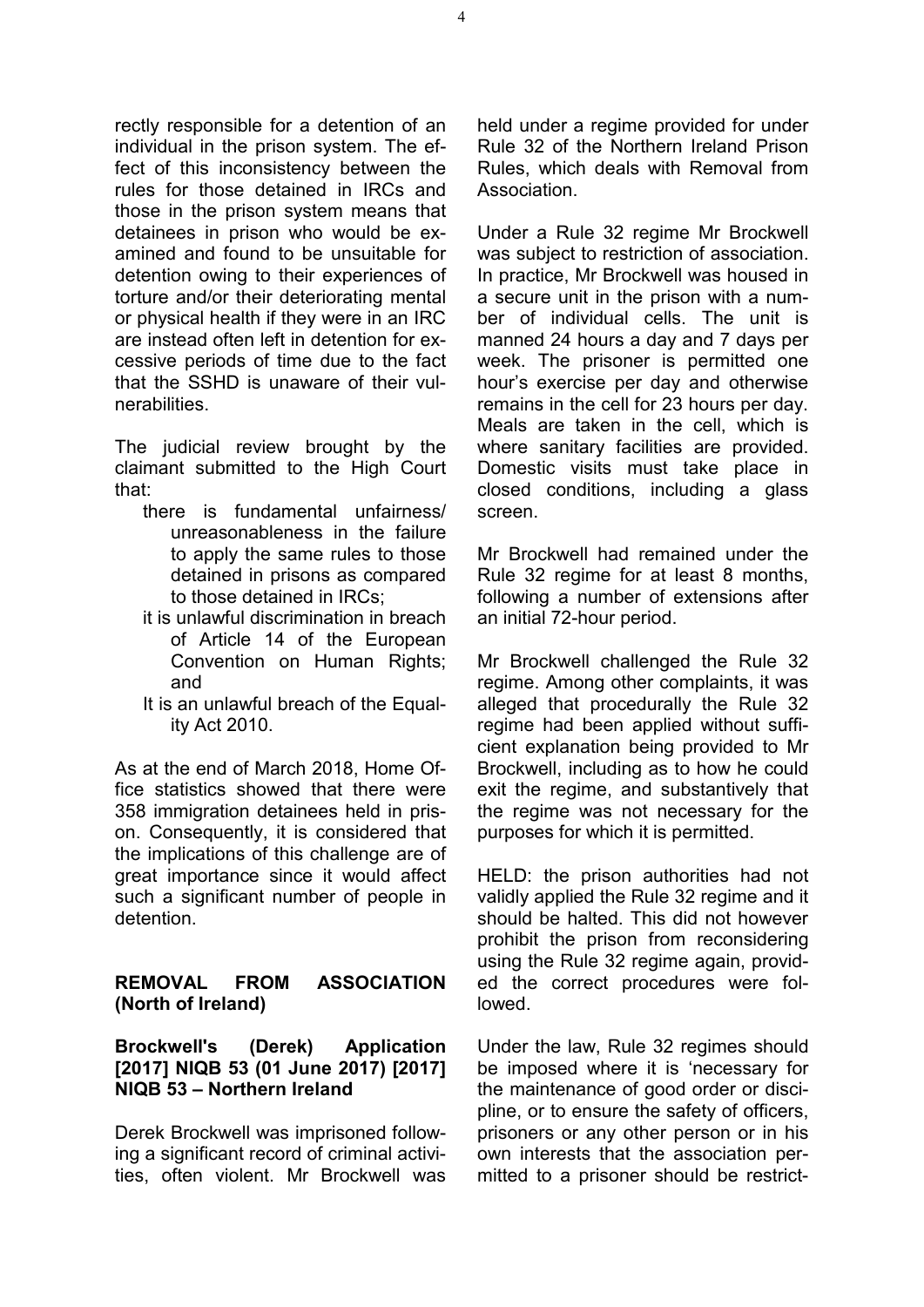ed, either generally or for particular purposes, the governor may arrange for the restriction of his association'.

The relevant guidelines provided that 'engagement with the prisoner is vital to the legal integrity of the process and decisions to invoke or extend Rule 32 should not be taken lightly or give the impression that governors and staff are simply following a process '.

In particular, the guidelines provide that 'the prisoner should be informed that the governor is actively considering placing them on Rule 32 and their reasons behind the decision. … Procedural fairness dictates that the information provided to the prisoner must be of sufficient detail to allow the prisoner to make meaningful representations that will inform the decision making in arriving at the decision to invoke Rule 32 '. The guidelines also provided that 'such restrictions will be monitored and reviewed within the required time scales and a prisoner will not be subjected to such arrangements for any longer than necessary. Representations from the prisoner should be taken into account '.

The court found that the prison had not followed the applicable rules or guidelines in Mr Brockwell's case. They had not provided evidence that they had considered other less drastic options to any potential risks that Mr Brockwell posed. It was found that the prison had seemingly not considered any other options, and while it was not for the court to determine potential practical prison regimes, there were likely some available options such as a specialist regime with other prisoners or CCTV surveillance which could have been considered, and there was no record of this.

There was however a significant lack of information on what considerations the prison had used in making its Rule 32 regime decision with respect to Mr Brockwell. This also meant that Mr Brockwell cannot have been said to have properly been kept informed of decisions related to the Rule 32 regime or of what he could do in order to be taken off such regime.

Based on the procedural flaws in terms of lack of information, and the substantive flaws in not making relevant assessments for alternatives, the court determined that the Rule 32 regime was not being lawfully applied. It did however note that if the correct laws and guidelines were followed, it may be possible for the prison to come to the same conclusion and re-apply the Rule 32 regime to Mr Brockwell, but it must follow the correct rules to do this.

# **CHALLENGE TO THE INDEPEND-ENCE OF THE PAROLE BOARD**

#### **Paul Wakenshaw v. Secretary of State for Justice and Parole Board of England and Wales (2018)**

Following the sudden resignation of the Chair of the Board, Professor, Nick Hardwick, on 27 March 2018, in the aftermath of the case of *Worboys* (see last issue of the Bulletin), the High Court considered a challenge to the independence of the Parole Board. The challenge was based on the lack of security of tenure for Board members.

The claimant, Paul Wakenshaw, had a long record of criminal offending. In 2009 he received an IPP sentence. This means that his imprisonment term has no fixed length of time but he had to spend a minimum amount of time in prison. His detention is now periodically reviewed by the Parole Board to determine his suitability for release.

Mr Wakenshaw began judicial review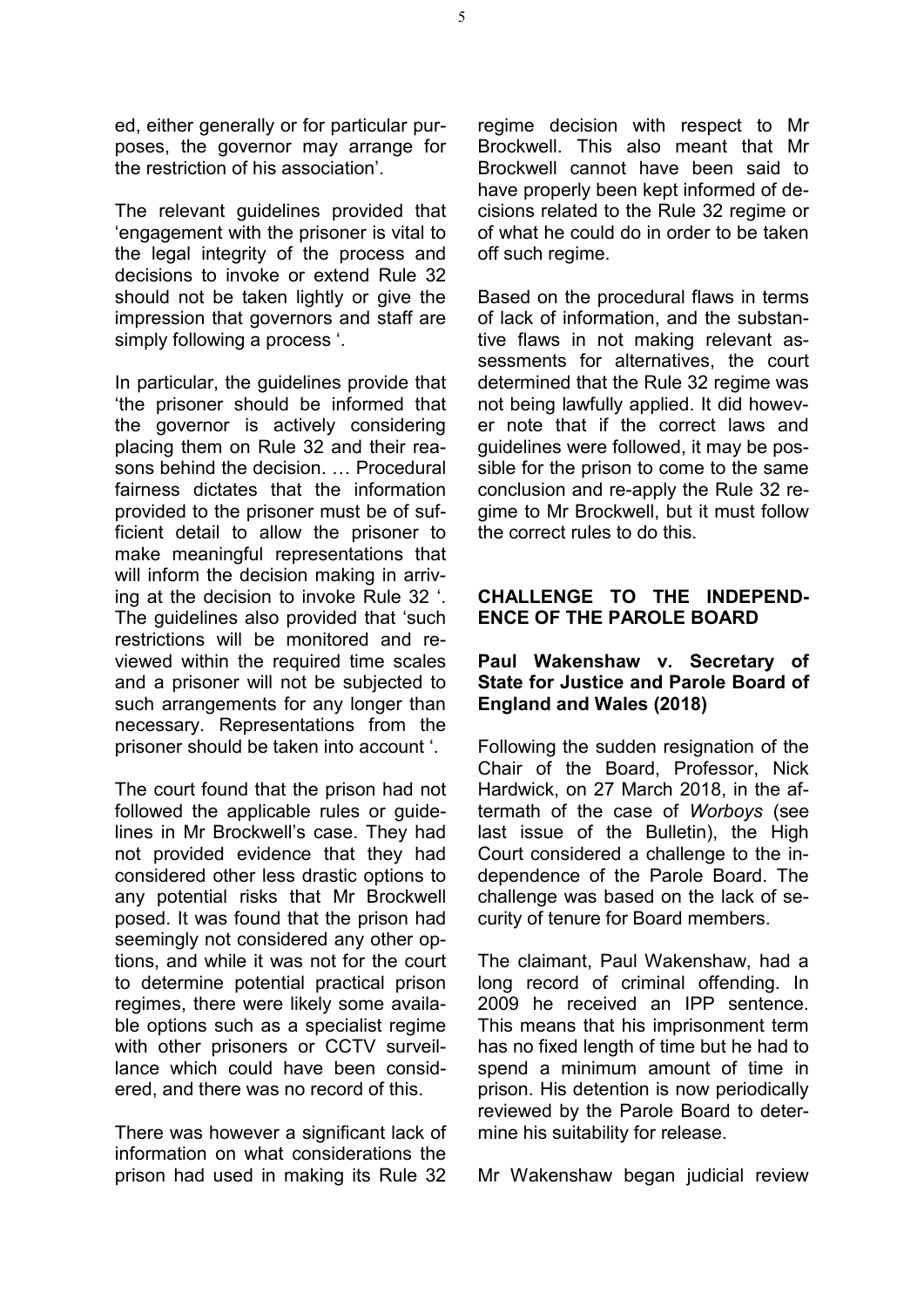proceedings relating to his current Parole Board review. He claimed that the Parole Board lacked the requisite independence under common law and Article 5(4) of the European Convention on Human Rights. Mr Wakenshaw stated that he could not receive a fair trial at the hands of the Parole Board. Mr Wakenshaw wanted his current review to go ahead but sought:

- 1. A declaration that the Board is not an objectively fair adjudicative body;
- 2. An interim order to halt the selection process of a new chair of the **Board**

Mr Wakenshaw relied on the following grounds:

- a. The Parole Board remains sponsored by the Ministry of Justice. As the MOJ is a party to proceedings before the Board it cannot be said that there is an appearance of fairness.
- b. The process of appointment of the Board is flawed.
- c. Tenure [of Board members] is too short and too precarious.
- d. The power of the Secretary of State to give directions to the Board challenges its independence.

When considering Mr Wakenshaw's claim, the court considered the facts of the case *R Brooke and another v Parole Board (and another)* which was decided in 2007. In *Brooke*, the independence of the Parole Board had been challenged in that there had been criticisms about the constitution of the Board and its works. Applying the standard of 'objective independence', that the court must be and be seen to be fair and impartial, the court held that the sponsorship of the Parole Board by the MOJ did not affect the independence of the Board in that case.

After the *Brooke* case, the appointment process of the Board was altered. For the appointment of the Board's chair, an advisory panel is now formed which consists of a senior official, a High Court judge and two independent members. The applicants are sifted on paper, then those chosen are interviewed and a reduced pool is presented to the Minister of Justice for his choice. The Minister is permitted to consider any candidate before or after the interview by the panel. The Minister can reject any potential candidate and appoint someone else but if he were to do so, he must consult the Commissioner for Public Appointments and justify the appointment.

Mr Wakenshaw claimed that the changes in the process made since the *Brooke* case had not cured the problems that were identified by the court in that case. The court in the Wakenshaw case disagreed: the new process was fair and impartial and would be seen to be so by an observer. It held there was no merit in Mr Wakenshaw's claim that the process of the appointment of the Board is flawed.

HELD: The court held there were no merits in the grounds (a) (b) and (d). With regard to ground (c), the issue of board members' tenure, the court found that the relatively short period of appointment of 3 or 4 years coupled with the power of the Secretary of State to remove anyone appointed if they failed to perform their duties (without a procedure to determine the merit of that decision), failed the test of objective independence. 'A reasonable, albeit wellinformed, observer could conclude that the short term of appointment, coupled with the precarious nature of the tenure, might wrongly influence a decision that had to be made'.

The court considered the resignation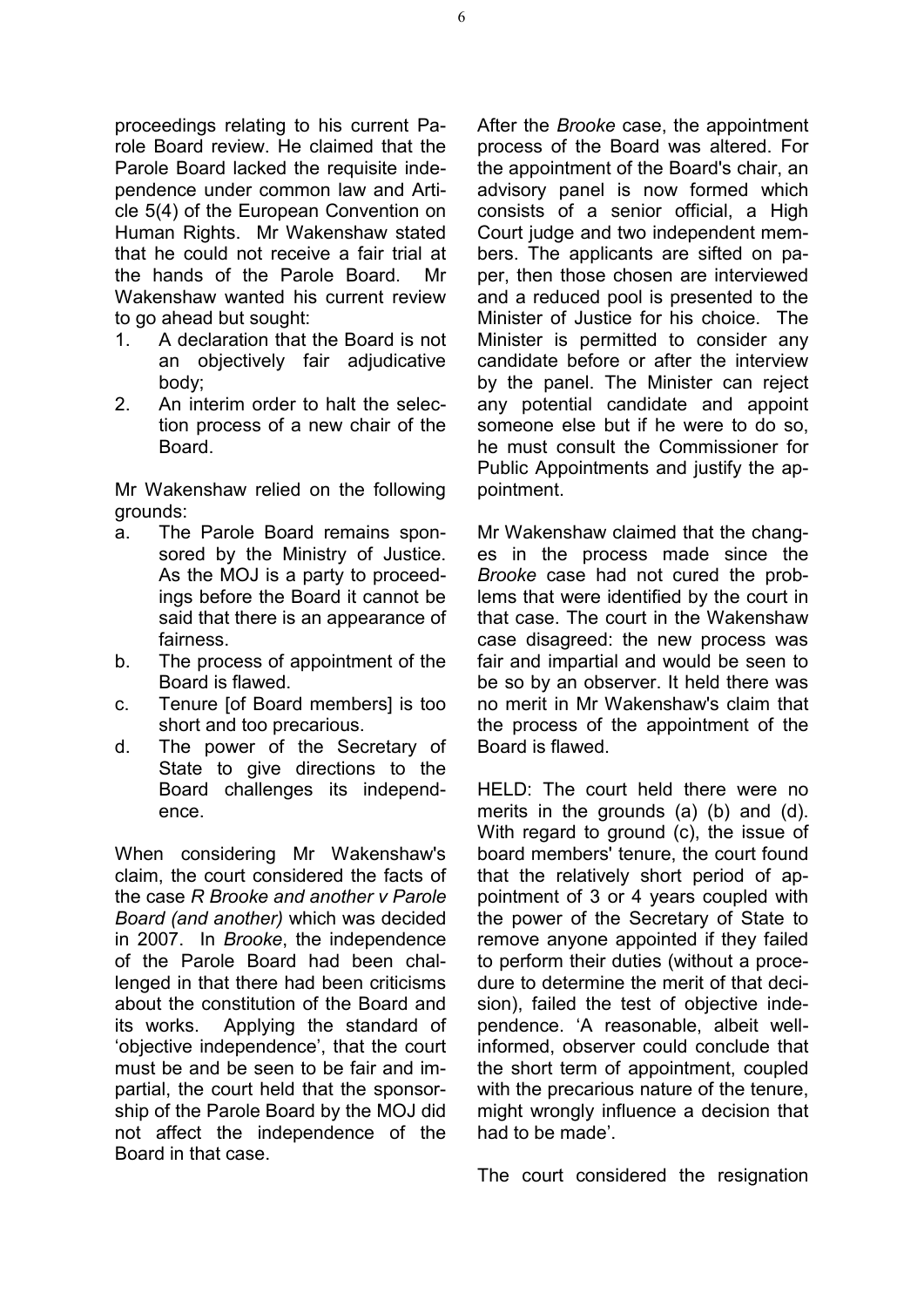process of Nick Hardwick to be an example of the precarious nature of tenure. It felt that it was not acceptable for the Secretary of State to pressurise the chair of the Parole Board to resign because he is dissatisfied with the chair's conduct without formal proceedings. The chair and other members of the board make up a quasi-judicial board in respect of which there must be complete judicial independence. The Secretary of State's action breached the principle of judicial independence enshrined in the Act of Settlement 1701. If the Secretary of State considers that a chair or board member) should be removed then he should take formal steps to remove him.

For that reason, the court considered that the provisions of tenure of Parole Board membership failed the test of objective independence and granted permission to Mr Wakenshaw limited to seeking a declaration on this basis.

Mr Wakenshaw's application for an interim order to halt the appointment of a new chair was refused as the court did not consider that it should halt the current selection process for. Instead, it recommended the provision of a fully independent and impartial review to examine the merits of a board member's removal – to apply to both existing and future members.

#### **REVOCATION OF CONDITIONAL RE-LEASE**

#### **Etute v Luxembourg (application no. 18233/16) European Court of Human Rights 30 January 2018 ECHR 113 (2018)**

The European Court of Human Rights has ruled that Article 5(4) (the right to challenge the lawfulness of one's detention or arrest) applies to the revocation of a prisoner's conditional release into

the community. This revocation was held to be a new decision, separate from his original sentence. The applicant in this case, Mr Etute, was therefore held to be entitled to a judicial appeal against it.

In 2010 Mr Etute was sentenced to 30 months' imprisonment. Later, in 2013, he was granted conditional release from prison under the Luxembourg Criminal Code. In line with this code, where the release is later revoked, the individual is recalled to prison and must restart their custodial sentence – the time spent in the community does not count towards the custodial term to serve when recalled back into custody.

In 2015 Mr Etute's release on licence was revoked on the basis that he had failed to comply with the licence conditions imposed on him. This case concerned Mr Etute's complaint, relying on Article 5(4), that under Luxembourg law he was unable to appeal this decision to revoke his release.

The court held that the decision to revoke Mr Etute's release amounted to a new decision, made on the basis of new facts. This new decision, it was found, engaged Article 5(4) and thereby entitled Mr Etute to a judicial appeal against it – an appeal that was not available to him in Luxembourg law.

This ruling is important because it contrasts with previous decisions of the European Court of Human Rights in this area. The court has previously held that because the original sentencing process satisfies the requirements of Article 5(1), no new issues can arise under Article 5 during the course of that sentence. In previous cases, therefore, the revocation of a prisoner's conditional release has not been found to engage Article 5(4) (see, for example: *Brown v*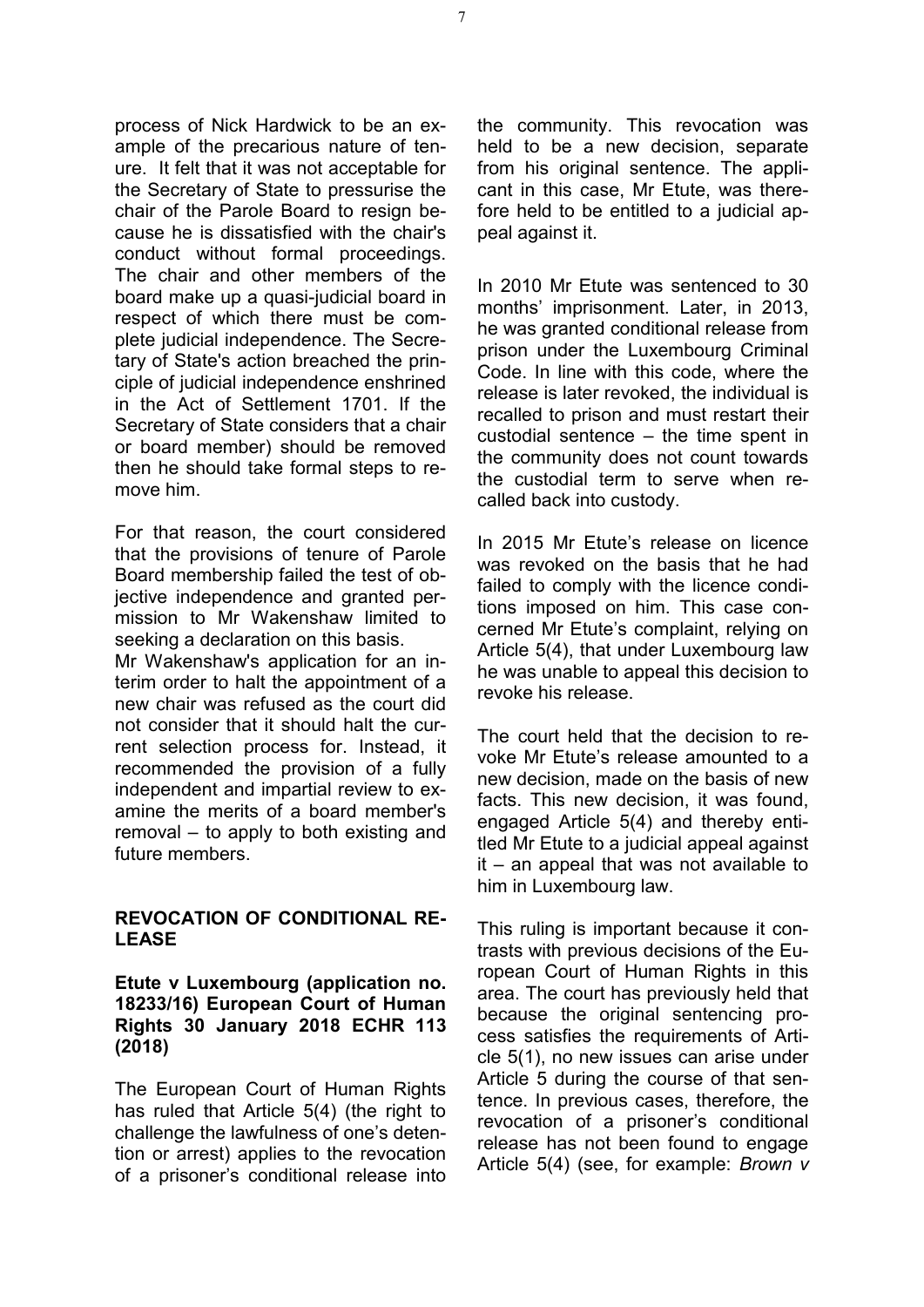*UK* App No 968/04, 26 October 2004, unreported; and *Ganusauskas v Lithuania* App No 47922/99, 7 September 1999; [1999] Prison LR 124). This is because this release was considered to be during the course of the original sentence.

However, there is a difficultly in identifying a clear principle from this ruling that can be applied to the UK. This is because the ruling itself does not address the conflict with the court's earlier decisions this area, though two of the judges do deal with this issue to some extent. The first, Judge Pinto de Albuquerque, addresses this inconsistency by casting doubt on the correctness of the earlier, inconsistent cases, such as *Brown*. Judge Kuris, the second, distinguishes *Etute* and *Brown* on the basis that in *Brown* UK law already provided for judicial review of the decision to revoke the prisoner's conditional release, which Luxembourg law did not do in *Etute*. Judge Kuris went on to note the weight attached to *Brown* by the UK Supreme Court in *R (Whiston) v Secretary of State for Justice* [2014] UKSC 39; [2015] AC 176. In *Whiston* the Supreme Court said that Article 5(4) was not engaged by the revocation of conditional releases in relation prisoners serving determinate sentences. Moreover, the UK courts have since held *Whiston* to be binding authority for this statement (see, for example: *R (Youngsam) v Parole Board* [2017] EWHC (Admin), a decision which is due to be considered in the Court of Appeal in December 2018).

#### **PRISON CONDITIONS**

#### **Sokolov v Russia (application no. 63392/09) European Court of Human Rights 28 November 2017 ECHR 1054 (2017)**

This case concerns a Russian prisoner, Mr Sokolov, who was serving a prison sentence of five years in a prison 2,400km away from his family. After being convicted Mr Sokolov's mother died, followed by his father 5 months later. He was refused permission to attend either funeral. No provision was made in Russian law to enable a prisoner to attend a funeral outside of the region in which they are detained. This case concerned Mr Sokolov's challenge, under Article 8 of the European Convention of Human Rights, to the decision to refuse him permission to attend either funeral.

The court made two important findings in this case. First, it found that whilst not every restriction on prisoners attending funerals will breach Article 8 (the right to respect for private and family life), in this case it did. The Russian authorities failed to consider Mr Sokolov's request to attend the funerals on its individual merits. Instead they applied the relevant Russian law regarding prisoner leaves of absence without any "genuine desire to find another solution" for Mr Sokolov. This failure to a find solution to his particular predicament – especially given the fact he lost both parents in such quick succession – was held to be in breach of Article 8.

Second, the court held that the fact that Mr Sokolov was placed by the Russian authorities in a prison so far away from his close family affected his ability to maintain contacts with them, and for this reason amounted to a further breach of Article 8.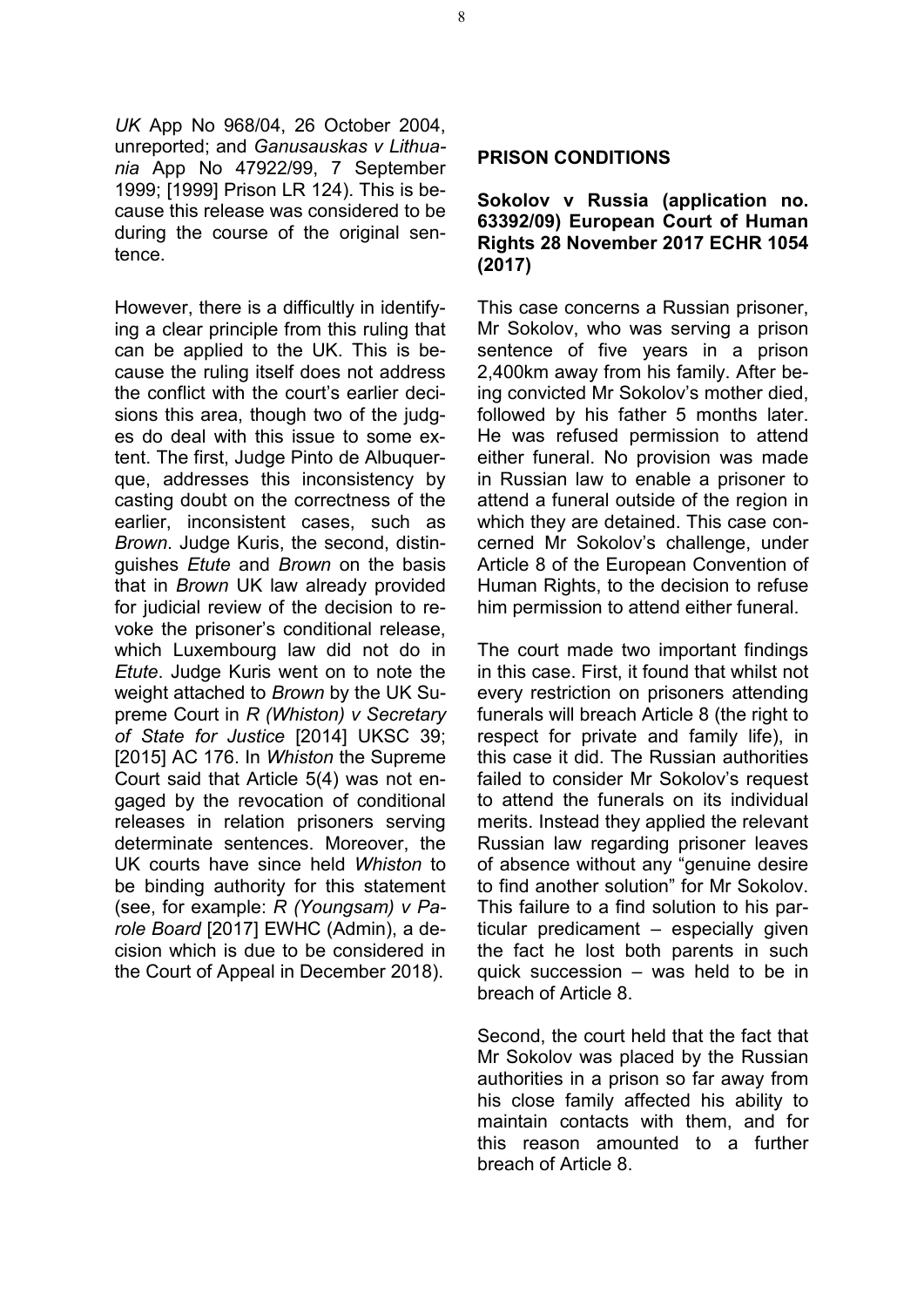# **OMBUDSMAN CASES**

#### **Sending mail to the Legal Aid Agency [79922/2017]**

Mr M complained that the Legal Aid Agency (LAA), an executive agency of the Ministry of Justice, was not recognised as a 'confidential access institution'. This meant letters from the LAA to Mr M could be intercepted and opened by prison staff.

Mr M's concerns were centred on legal aid certificates sent by the LAA which contained legally confidential information such as the amount of legal cover and suspected amount of damages which Mr M was due to receive. If this information was disclosed, Mr M argued that this could be highly advantageous to the Prison Service as the opposing party, thereby impinging on Mr M's right to a fair hearing. Mr M requested the LAA to be added to the list of institutions from which confidential mail could be received or to which it could be sent.

Mr M initially raised the complaint with the governor. The acting deputy governor responded, taking the view that the prison adding the LAA to the list of confidential access institutions would be *ultra vires*, and that it could not therefore be done at establishment level.

Mr M was aggrieved with this response and subsequently raised the complaint with the Prisons & Probation Ombudsman (PPO).

The PPO focused on the types of information that may be included within their correspondence and discussed this with the policy lead for PSI 04/2016 (The Interception of Communications in Prisons and Security Measures). The policy lead was happy to consider adding the LAA to the list of confidential institutions. The policy lead's decision was based on the role of the LAA and the information shared and required from prisoners. Given the length of time taken to amend a national policy, the policy lead had also undertaken to notify governors when it does add the LAA to the confidential access list, which is more expedient than prisons awaiting the publication of a revised PSI.

The policy lead will advise the PPO when the final decision has been made. Once approved, prisoners will have a right to communicate confidentially with the LAA and any telephone or written communication from them must not be intercepted by prison staff.

The PPO was satisfied that the process of change had been started which was considered as an appropriate resolution to Mr M's complaint.

#### **Time in open air cancelled [Case 81197/2018]**

Mr J complained to the PPO about time out in the open air being cancelled in breach of Prison Service policy.

Mr J had complained via a Comp 2 (Confidential Access) form that on 3 and 4 March 2018, senior staff refused to allow prisoners time in the open air. The acting deputy governor had responded that the decision to cancel exercise on 3 and 4 March was made by the duty governor 'due to the adverse weather conditions and the concern for the health and safety of the prisoners and staff due to the amount of ice and snow'.

In his complaint to the PPO, Mr F said that he felt that the weather on 3 and 4 March had been mild compared to previous days. He also said that there were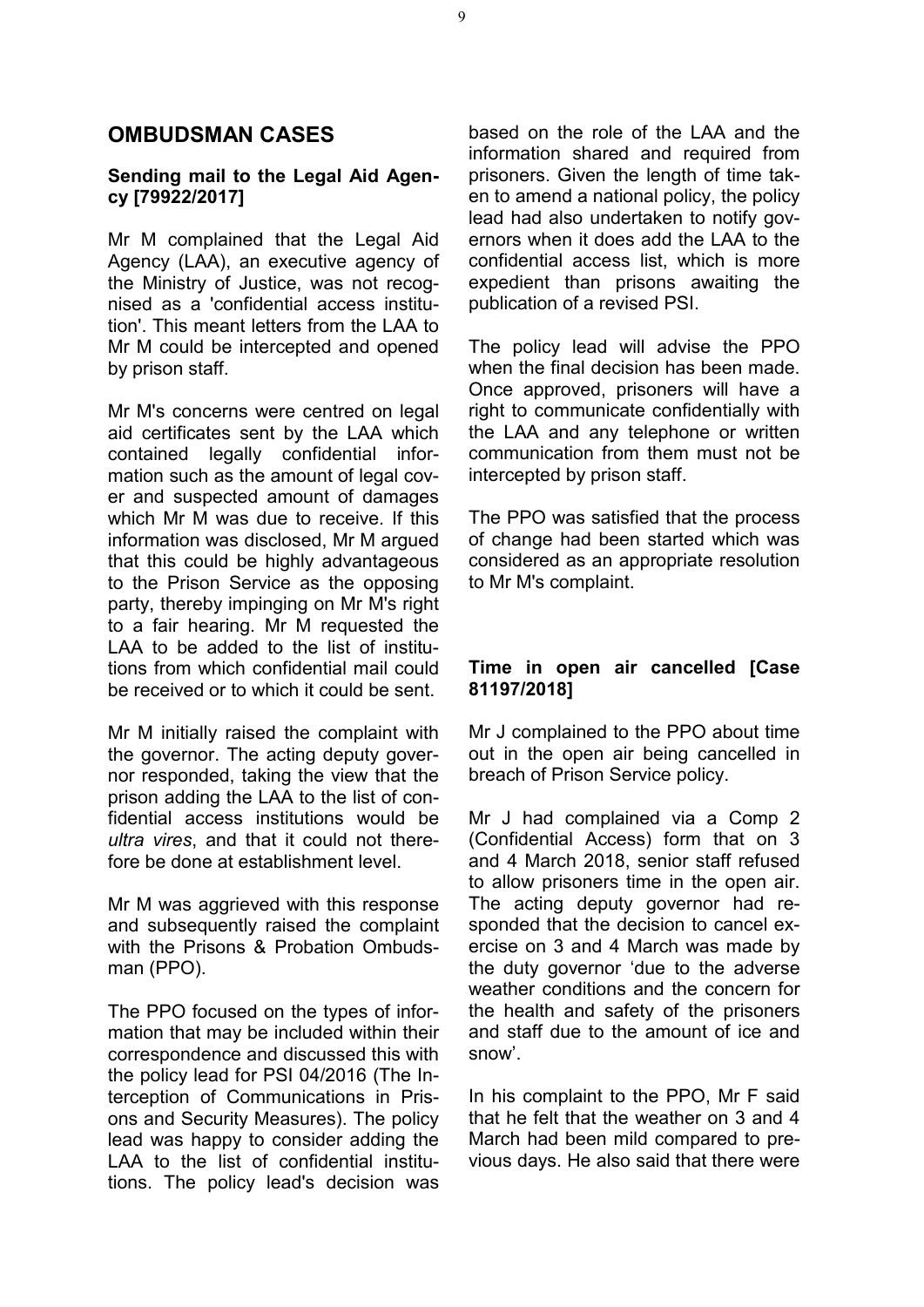no salt/grid boxes in the prison's exercise yards.

The PPO investigator noted that paragraph 2.21 of PSI 75/2011 says that prisoners must have a minimum of 30 minutes in the open air daily, subject to weather conditions. This is a mandatory requirement and cancellations must be recorded by a manager who has been authorised by the governor to do this.

The PPO investigator also read local weather reports for the respective days. These showed that on 3 March 2018 there had been a daytime temperature of 1-3℃, with no snow or rain. On 4 March 2018, the daytime temperature was 6-8℃ with no snow or rain. However, the PPO noted that it was not possible to establish what the condition of the exercise yards was on those days, since any snow or ice that might have built up in the yards previously might not have thawed yet.

The PPO investigator requested the following information from the prison's Business Hub: Dates when time in the open air was cancelled in February and March 2018; specific reasons for these cancellations; the name/grade of the officer(s) who authorised the cancellations; and whether the prison had any salt/grit boxes in outdoor areas.

The prison did not respond to the PPO's queries, despite having been sent a reminder.

The PPO decided to uphold Mr J's complaint. Since the prison had not provided a record of when time in the open air was cancelled, there was no evidence that the cancellations were in accordance with PSI 75/2011. The PPO noted that the prison's failure to provide information was in breach of its duty under paragraph 1.7 of PSI 58/2010 to cooperate with PPO investigations.

The PPO also said that the prison's failure to respond was particularly disappointing in light of the fact that this was Mr J's second complaint to the PPO regarding cancellations of time in open air. Mr J's first complaint (case 78237/2017) had also been upheld by the PPO, and the PPO had recommended that the governor should apologise to Mr J, nominate managers who were authorised to cancel time in open air, and ensure that all decisions to cancel time in open air were recorded in an accessible manner. If the recommendations made by the PPO in response to the first complaint had been implemented, then it should have been easy for the prison to provide the information needed to resolve the second complaint.

In response to this (Mr J's second) complaint, the PPO recommended that the prison governor should apologise to Mr J for time in the open air being cancelled without providing evidence that the decisions were made in accordance with PSI 75/2011; explain why the information requested from the Business Hub was not provided; and provide evidence that the PPO's previous recommendations had been implemented.

#### **Placement on closed visits [Case Number 77999/2017]**

Mr E complained that he was placed on closed visits for the wrong reasons, in breach of the relevant PSIs.

Mr E was placed on closed visits on 11 April 2018. On 9 May and 5 June, the decision to place him on closed visits was reviewed and in both instances, it was decided that he should remain on closed visits for a further period. Mr E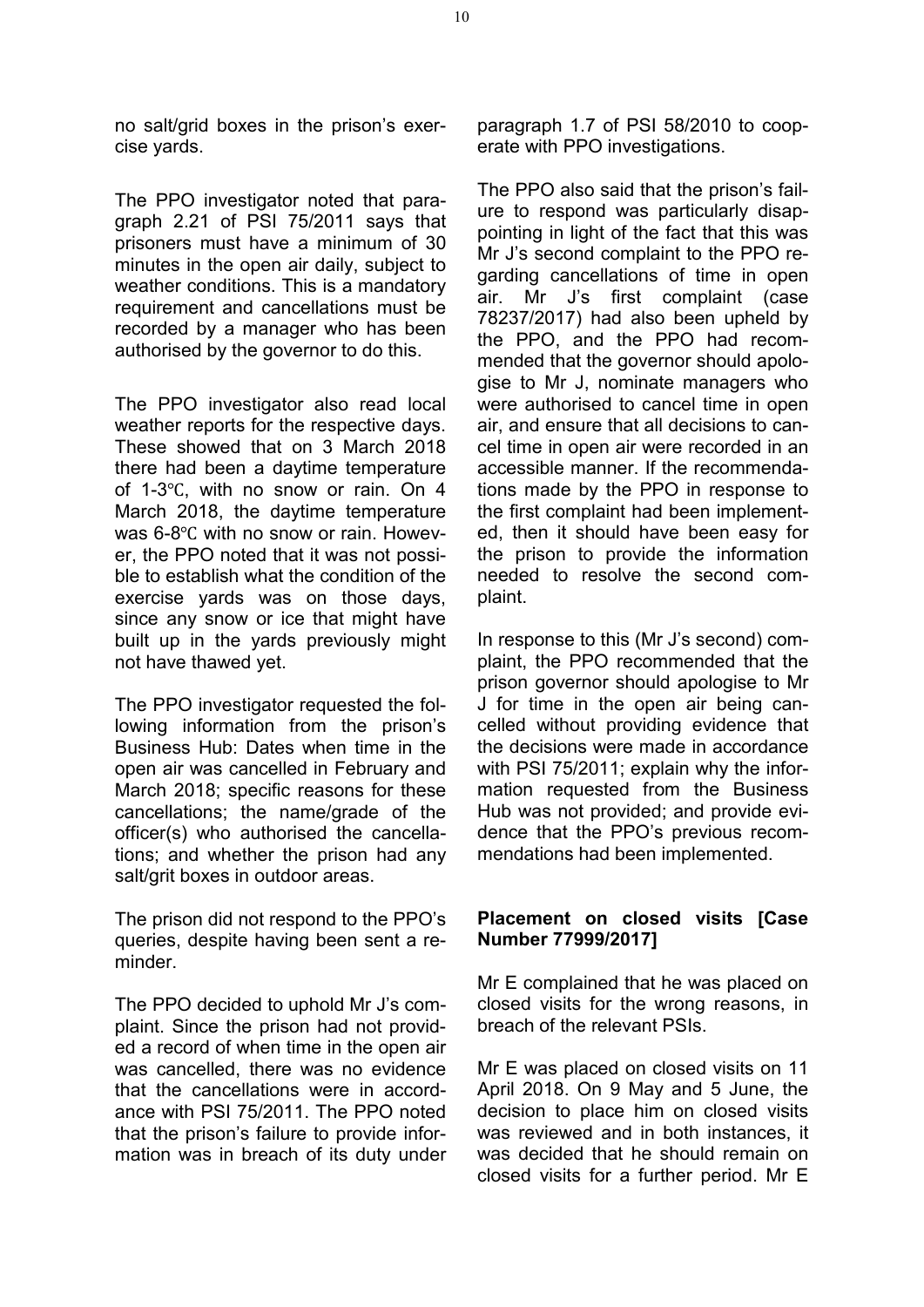was removed from closed visits on 30 June.

#### Reason for the initial decision – possession of a camera phone

The reason given by the prison for the decision to place Mr E on closed visits was that he had been found in possession of a camera phone. The prison said that it had to be assumed that the camera phone was conveyed through visits unless it could be proven otherwise and that, to date, it had not been proven otherwise.

The PPO reviewed Mr E's NOMIS case notes and three Intelligence reports relating to the phone found in Mr Elliott's possession. While these confirmed that Mr E had had a camera phone in his possession, none of them indicated that Mr E had obtained the phone through a visit.

Reason for the decision taken at first review on 9 May – receipt of book containing psychoactive substance

Mr E claimed that the reason for the decision to keep him on closed visits was that a book had been sent to him which, when tested locally, allegedly showed a positive result for a psychoactive substance. The prison denied that this was the reason for continuing to place Mr E on closed visits, but confirmed that Mr E had received a parcel containing books which had responded positively to a local test and were then sent to an outside laboratory to confirm the result.

The PPO checked the paperwork of the 9 May review, and these records show that the decision to keep Mr E on closed visits had indeed been taken because of the suspicious books. However, the PPO noted that the camera phone was also referred to in the decision.

Reason for the decision taken at second review on 5 June – inappropriate conduct

The prison said that the reason was that Mr E had displayed inappropriate behaviour during one of the closed visits. Mr E confirmed that inappropriate behaviour had taken place.

#### PSIs

The PPO considered PSI 15/2011, which says that placing a prisoner on closed visits is an 'administrative measure, not a punishment'.

Section 3.1 of the PSI provides a list of general reasons for which closed visits may be applied:

in the interests of national security; for the prevention, detection, investigation or prosecution of crime;

in the interests of public safety;

- 1. for securing or maintaining good security or good order in the young offenders' institution;
- 2. for the protection of health or morals;
- 3. for the protection of the reputation of others;
- 4. for maintaining the authority and impartiality of the judiciary; or
- 5. for the protection of the rights and freedoms of any person.

Section 3.8 of that PSI states that closed visits should be applied where a prisoner is considered to pose a risk, or is proved or reasonably suspected, of being involved in smuggling prohibited items through visits.

Section 3.10 of the PSI says that when deciding to apply closed visits, a prison must be able to demonstrate that it

- 1. has taken into account all the individual circumstances of the case;
- 2. has acted proportionally; and,
- 3. has kept the requirement for the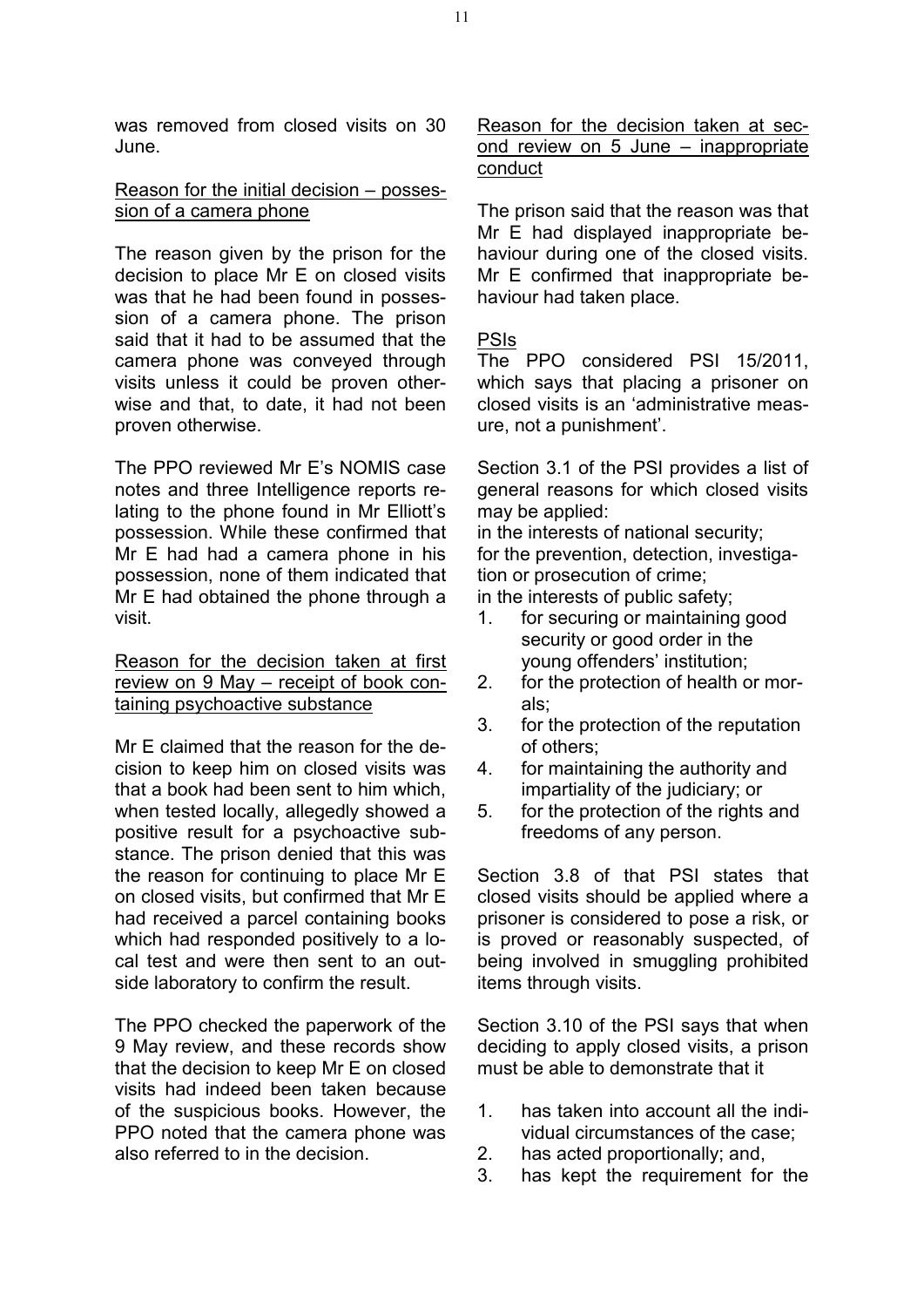#### closed visit under review.

Further, a mandatory instruction contained in section 3.10 is that 'in applying closed visits establishments must consider (...) analysis/use of intelligence or incidents indicating patterns of misuse of drugs or use/trafficking of mobile phones, or other contraband, derived either from visits or from behaviour in the prison.'

The PPO also considered the prison's Visits Guidance (Version 2 June 2015).

#### Section 14 states:

'Closed visits for smuggling should normally be used in the following circumstances:

... (e) For prisoners found or believed to be involved in smuggling prohibited items '.

#### PPO decision

The PPO upheld Mr E's complaint, because all of the above reasons given by the prison were inappropriate. The PPO justified its opinion as follows:

Firstly, the policy was 'very clear' that in the majority of cases, applying closed visits was a measure to prevent smuggling through visits, but there was no evidence or justifiable suspicion of this in Mr E's case.

Secondly, there was also no other reason that would justify the decision to place Mr E on closed visits.

Thirdly, the prison's reasoning that it must be assumed that the phone was smuggled in through a visit suggested that instead of considering the individual circumstances of each case as required by section 3.10 of PSI 15/2011, the prison was applying a blanket rule in all cases of camera phone possession.

The PPO concluded that Mr E was unfairly placed on closed visits, and expressed its concern that the prison was using closed visits as a punishment, in breach of PSI 15/2011. Consequently, the PPO recommended that the prison governor should apologise to Mr E, review the local visits policy to ensure it is in line with PSI 15/2011, remind all relevant staff of the importance of following PSI 15/2011, and conduct a review of all prisoners currently on closed visits, to ensure that there is no breach of PSI 15/2011.

#### **Failure to provide vegan toiletries [Case 80191/2018]**

Mr L complained that HMP Swaleside refused to process his orders for vegan items from Amazon, including vegan shaving foam and vegan mouth wash.

The prison gave several different explanations for its refusal. First, it said that although Mr L did receive soya milk, he was not recorded on NOMIS as vegan. Second, once the NOMIS record had been updated, the prison said that Mr L was recorded as voluntarily vegan, and that the prison would not order the vegan items without a medical reason.

Third, when Mr L pointed out that a medical reason was not required under the relevant PSIs, the prison replied that items available in the canteen were not permitted to be purchased from catalogues.

Fourth, after Mr L said that at the time of his order, vegan shaving foam and vegan mouth wash had not been available in the canteen, the prison said that any items that were not on the facilities list needed to be authorised by means of a medical F35 form, which is a form for items such as medically required items such as food supplements, knee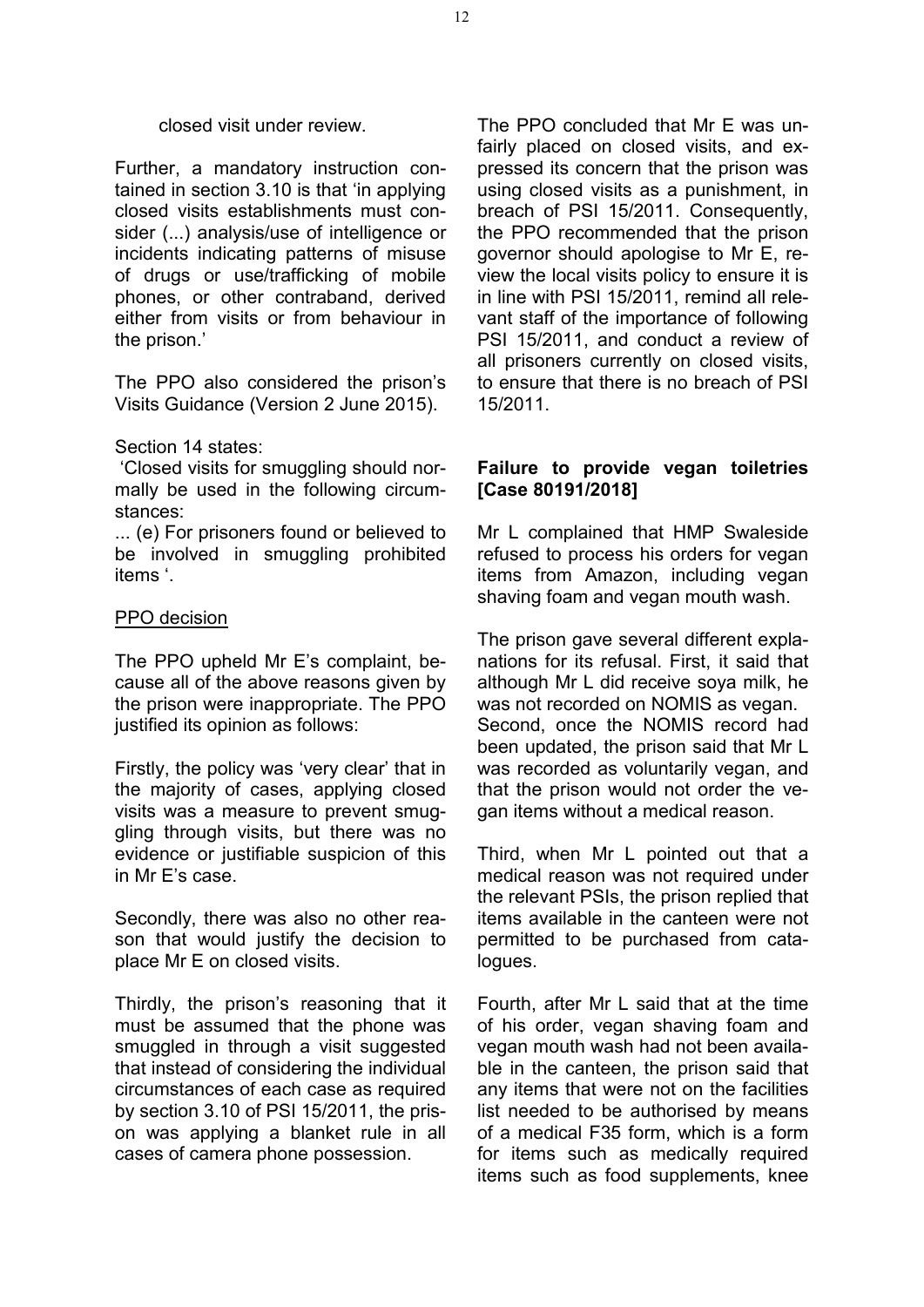supports or creams that prisoners cannot purchase through the canteen. The prison had asked Mr L to provide an F35 form, but none had been received.

Fifth, the prison said that in any event, the order of such items was at the discretion of the prison under PSI 30/2013 and 23/2013, and that as Mr L had only started to order vegan items six months after his arrival in prison, and as he did not arrive with any such items, it was decided that he could use what was available in the canteen.

In investigating Mr L's complaint, the PPO noticed that section 7.1 of PSI 23/2013 states that products suitable for vegans may be purchased by prisoners through catalogue suppliers at the discretion of the establishment, but that there is no requirement for form F35. The PPO also noticed that PSI 30/2013 contains the same wording but no additional information.

When asked about this, the prison said that it was not aware that national policy stated that an F35 was required, but that this was how it was done at HMP Swaleside to avoid prisoners ordering items they should not be ordering without sufficient paperwork. The prison confirmed to the PPO that it had processed a previous order by Mr L for vegan shaving foam without having received an F35 form, but said that this had been done in error.

The PPO also contacted the HMPPS policy team to ask whether it was considered reasonable to impose a requirement for prisoners to have a medical reason to order vegan items. The policy team responded that a prisoner does not need a medical reason to access vegan products. In giving reasons for its response, the policy team not only referred to PSIs 23/2013 and 30/2013, but also to PSI 75/2011, which states that while prisoners have access to toiletries necessary for health and cleanliness, the quantities or types of toiletries were a matter of local judgment having regard to the nature of a prisoner's activities and individual needs. The policy team also said that while a prison is able to exercise discretion when ordering items, it must consider access to the items as per the appropriate PSIs.

The PPO upheld Mr L's complaint, because there is nothing within national policy to say that prisoners must have a medical reason in order to access vegan items, and because the PPO did not consider it reasonable impose such a restriction.

The PPO recommended that Mr L's future orders be processed without any undue delay, and that the prison should review its local prisoner retail policy to ensure that it was fully in line with PSI 23/2011, including permitting vegans to purchase vegan items without any need for an F35. The PPO would have recommended that all of Mr L's past orders also be processed without any undue delay, but Mr L asked for this recommendation to be withdrawn, as he would not have had enough money in his spends account to cover the orders if they were all made at the same time.

#### **Addressing transgender prisoners and lack of privacy complaint [Case 77889/2017]**

Ms S submitted complaints regarding two issues; the first of these was that she was not addressed by officers at HMP Littlehey in a manner consistent with her acquired gender. Ms S wished to be referred to by her gendered first name, as opposed to her ungendered surname. Ms S secondly complained that she suffered from a lack of privacy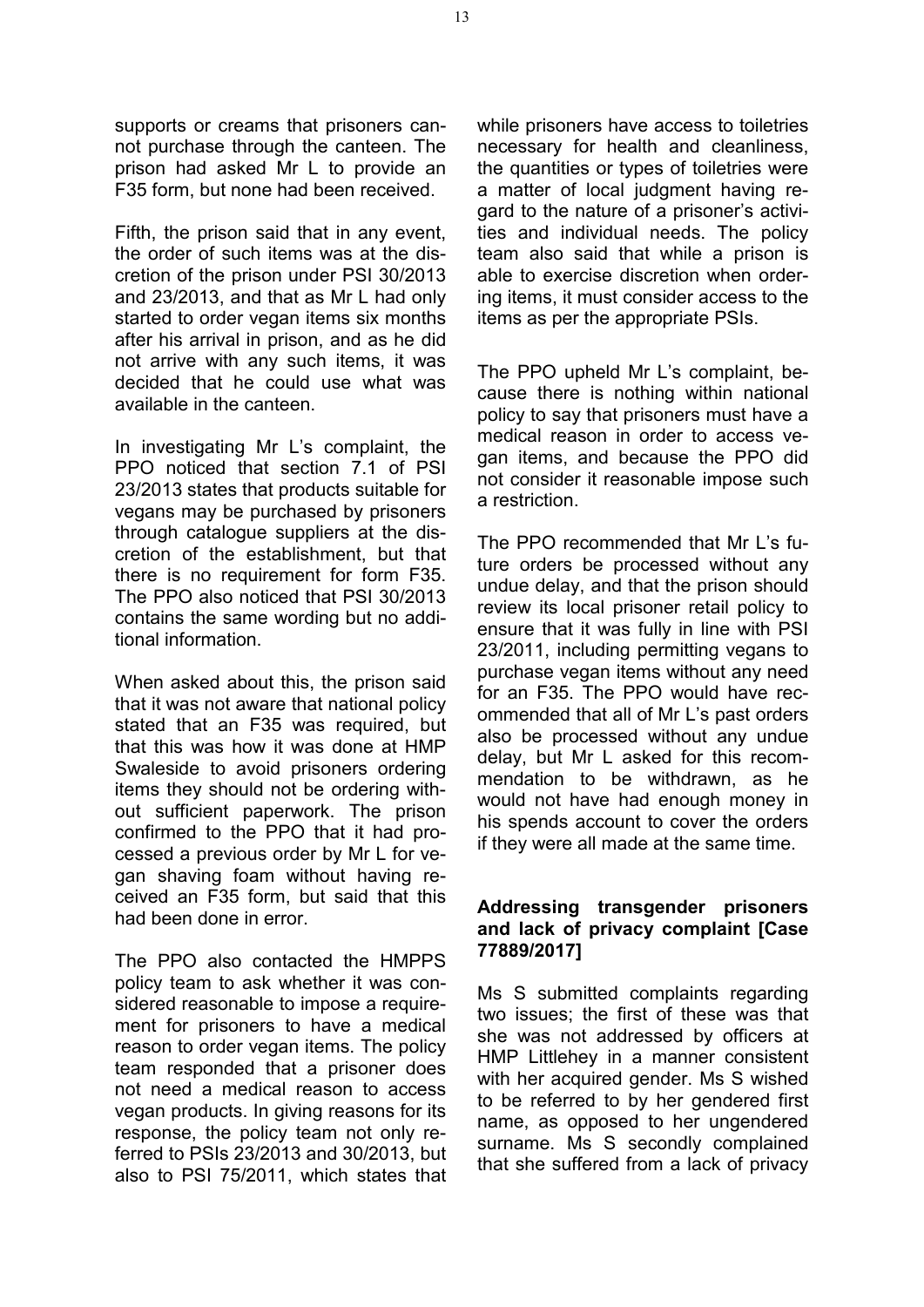as officers did not knock on her cell door before entering.

#### *Issue 1*

In response to this complaint, Ms S was told by an officer that the PSI 17/2016 requirement that '*transgender prisoners are addressed by officers in a manner consistent with their acquired gender*' was merely an expectation, and not a mandatory requirement. Whilst the prison assured her that regular staff would use her preferred name, they could not guarantee that staff unfamiliar with her would know to do so. Ms S subsequently requested that it was made clear to all staff that they should address transgender prisoners in accordance with their stated gender identity. The prison responded that there is an expectation that staff will use 'Ms', 'Mr' or a preferred name and that appropriate action would be taken if staff were found to be behaving unprofessionally.

The Ombudsman's investigator reviewed the complaints and responses and relevant sections of PSI 17/2016. It was concluded that the prison had been wrong to assert that the requirement under PSI 17/2016 to address prisoners in a gender-appropriate manner was an expectation only. It was therefore recommended that staff were reminded that this is a mandatory action. Ms S requested an apology from the governor at Littlehey for failing to enforce the mandatory requirement; however the investigator thought that the notice to staff would be sufficient.

#### *Issue 2*

Ms S complained that an officer had not complied with the note on her door requesting that they knock before entering her cell. She consequently asked to be placed on basic regime so that this incident would not be repeated. The Custody Manager refused this request as he saw no evidence that the officer's conduct had been discriminatory towards Ms S.

In letters to the Ombudsman, Ms S raised a number of other concerns, stating that Littlehey had removed all the 'identifying stickers' from cells occupied by transgender prisoners. She further found it to be '*completely unacceptable* 'that one officer had '*explicitly stated* ' that they would not knock before entering Ms S's cell.

HMP Littlehey told the Ombudsman's investigator that there are no official 'identifying stickers'; it was simply that some transgender prisoners had made their own signs for this purpose. The prison further confirmed that they did not have a policy requiring officers to knock on cell doors to alert prisoners to their presence. The Ombudsman's report concluded that they did not think the Ombudsman should recommend such a policy and as such Ms S's complaint was not upheld.

## **Processing of inaccurate data about a prisoner [Case ref RFA0718173]**

Mr F raised a concern with the Information Commissioner's Office (ICO) that the Ministry of Justice (MOJ) had processed inaccurate data about the payment and source of monies into Mr F's account. This information was held in Mr F's intelligence report.

The ICO assessed the matter and requested the MOJ provide a response. Having engaged with Principle 4 of the Data Protection Act 1998 which states that personal information must be accurate and up-to-date, the ICO concluded that the MOJ was in compliance with this Principle.

The ICO decision is based on two rea-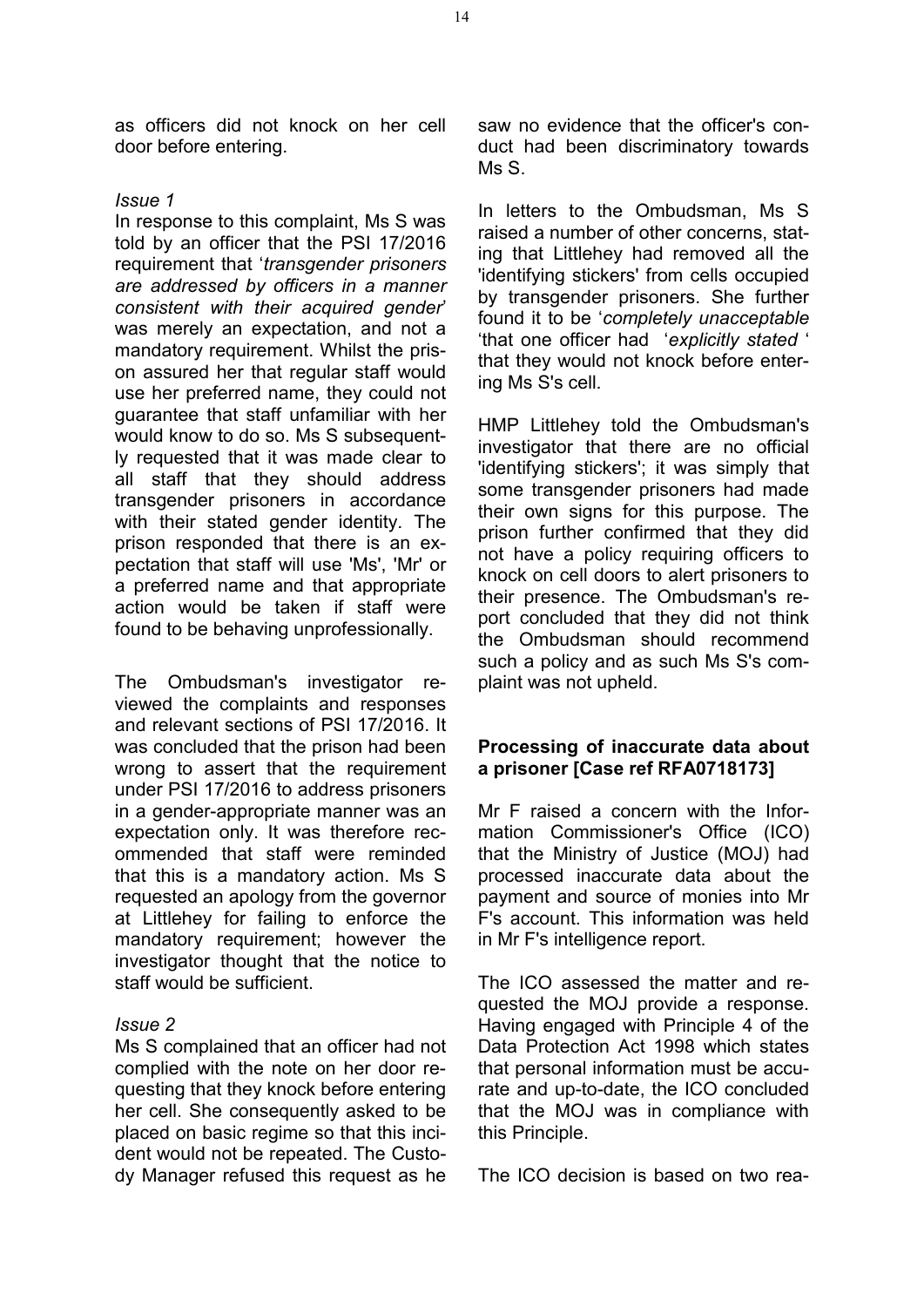sons. The first is that the data was based on the information available to the MOJ at the time. The second is that the MOJ can legitimately wish to record events that happened in error as these reflected the view of the department at the time.

Importantly, the ICO recommended that the MOJ is expected to insert a note of correction to ensure any data held is viewed in light of further new information. The MOJ created a new data entry based on the new information clearly stating that the monies were from a legitimate and lawful source.

The ICO ensured that the MOJ had taken appropriate steps to remedy the situation. The ICO was also satisfied that the new data entry accurately reflected the true state of affairs.

Interestingly, the MOJ stated that it will also be reviewing the coding of the intelligence report to determine whether this is still judged to be accurate, and that Mr F would be contacted directly in relation to the outcome of this review.

The ICO stated that Mr F's complaint will be stored on their file so that it can continue to monitor the MOJs data protection practices.